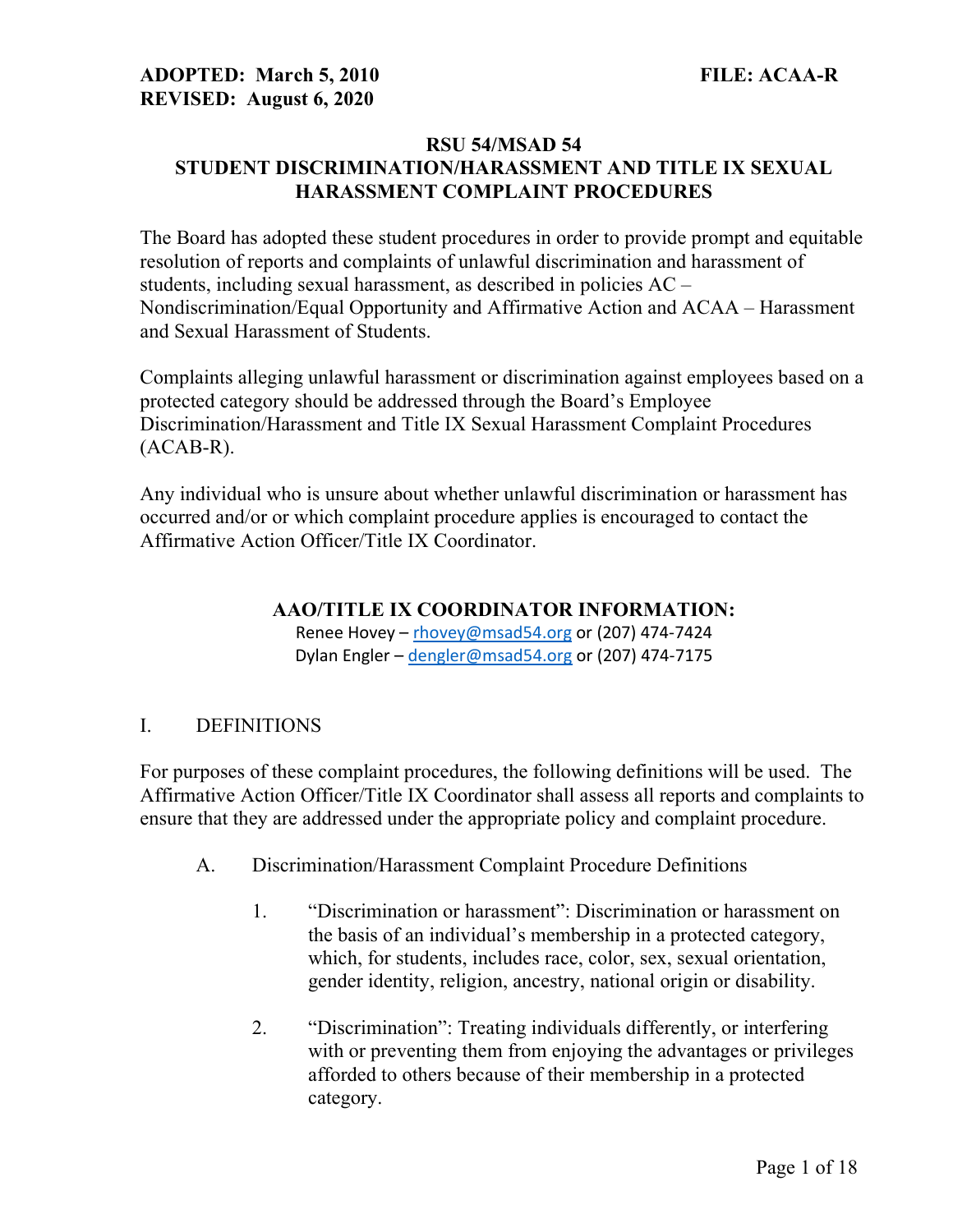- 3. "Harassment": Oral, written, graphic, electronic or physical conduct relating to an individual's actual or perceived membership in a protected category that is sufficiently severe, pervasive or persistent so as to interfere with or limit that individual's ability to participate in the school unit's programs or activities by creating a hostile, intimidating or offensive environment.
- 4. "Sexual harassment": Under Maine law, this means unwelcome sexual advances, requests for sexual favors, and other verbal or physical conduct of a sexual nature in the following situations:
	- a. Submission to such conduct is made either explicitly or implicitly a term or condition of a student's educational benefits;
	- b. Submission to or rejection of such conduct by a student is used as the basis for decisions on educational benefits; or
	- c. Such conduct has the purpose and effect of substantially interfering with a student's academic performance or creates an intimidating, hostile or offensive environment.
- 5. "Sexual orientation": Under Maine law, this means a person's "actual or perceived heterosexuality, bisexuality, homosexuality or gender identity or expression."
- 6. "Gender identity": Under Maine law, this means "the gender-related identity, appearance, mannerisms or other gender-related characteristics of an individual, regardless of the individual's assigned sex at birth."
- 7. "Complaint" is defined as an allegation that a student has been discriminated against or harassed on the basis of race, color, sex, sexual orientation, gender identity, religion, ancestry, national origin or disability (and not otherwise addressed in the Title IX regulations and Section 3 of ACAA-R).
- 8. Complaints of bullying not involving the protected categories or definitions described above may be addressed under Board Policy JICK – Bullying and Cyberbullying of Students.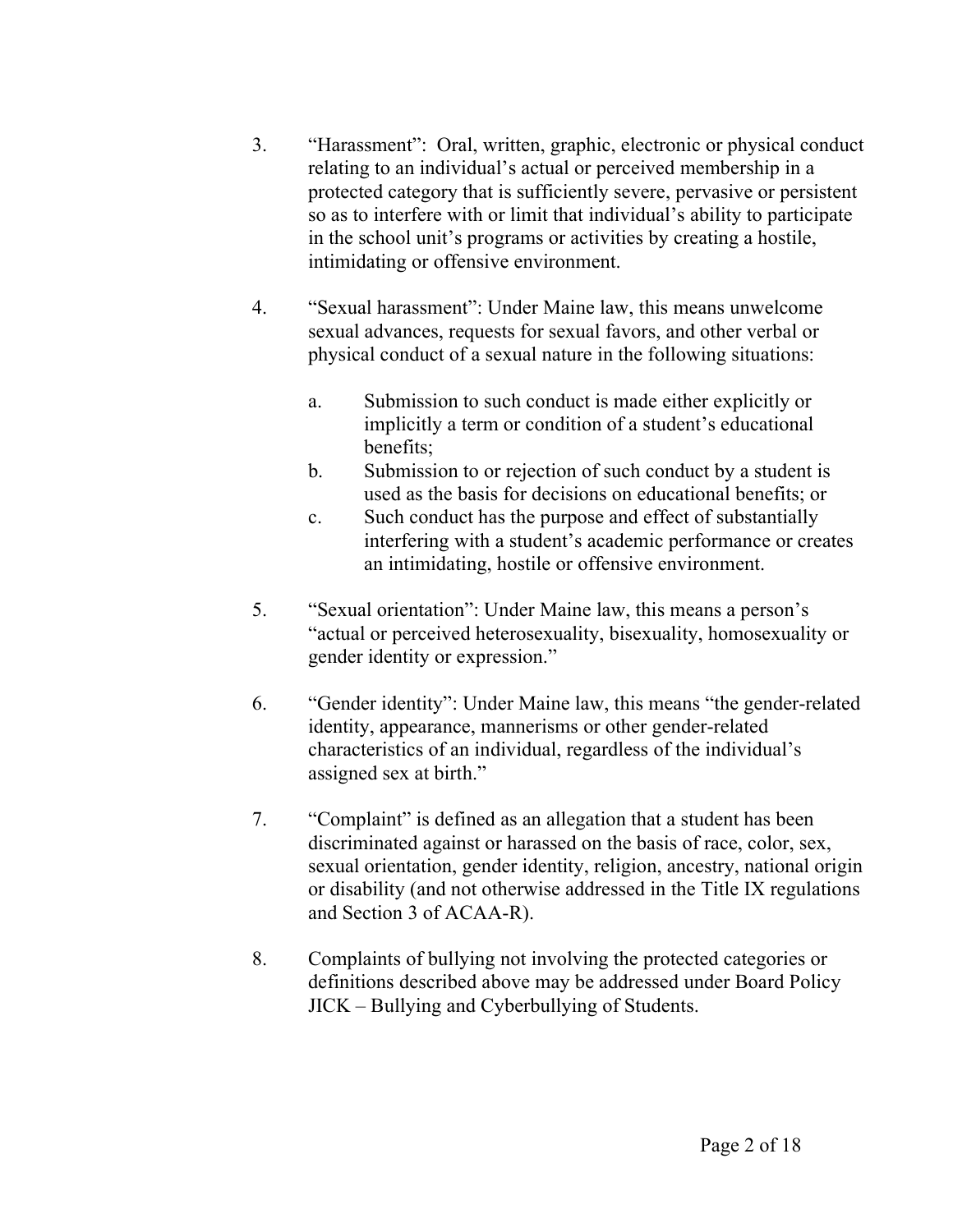- B. Title IX Sexual Harassment Complaint Procedure Definitions
	- 1. "Sexual Harassment": Under the federal Title IX regulations, sexual harassment includes the following conduct on the basis of sex which takes place within the context of the school unit's education programs and activities:
		- a. "Quid pro quo" sexual harassment by a school employee: Conditioning a school aid, benefit or service (such as a better grade or a college recommendation) on an individual's participation in unwelcome sexual conduct;
		- b. "Hostile environment" sexual harassment: Unwelcome conduct based on sex that a reasonable person would determine is so severe, pervasive and objectively offensive that it effectively denies an individual's equal access to the school unit's education programs and activities; or
		- c. Sexual assault, dating violence, domestic violence and stalking as these terms are defined in federal laws.
	- 2. "Report": Under the Title IX regulations, any individual may make a report of sexual harassment involving a student, whether the individual is the alleged victim or not. School employees are required to report possible incidents of sexual harassment involving a student. A report must be made to the Affirmative Action Officer/Title IX Coordinator. A report triggers certain actions by the AAO/Title IX Coordinator for the alleged victim of sexual harassment, but an investigation is not conducted unless a "Formal Complaint" is filed.
	- 3. "Formal Complaint": Under the Title IX regulations, the alleged victim of sexual harassment can file a written complaint that triggers the complaint procedure in Section 3 of ACAA-R. Only a student and/or their parent/legal guardian (and in certain circumstances, the AAO/Title IX Coordinator) may file a formal complaint. "Student": For the purposes of this procedure, a student is an individual who is enrolled or participating in the school unit's education programs and activities, or is attempting to enroll or participate.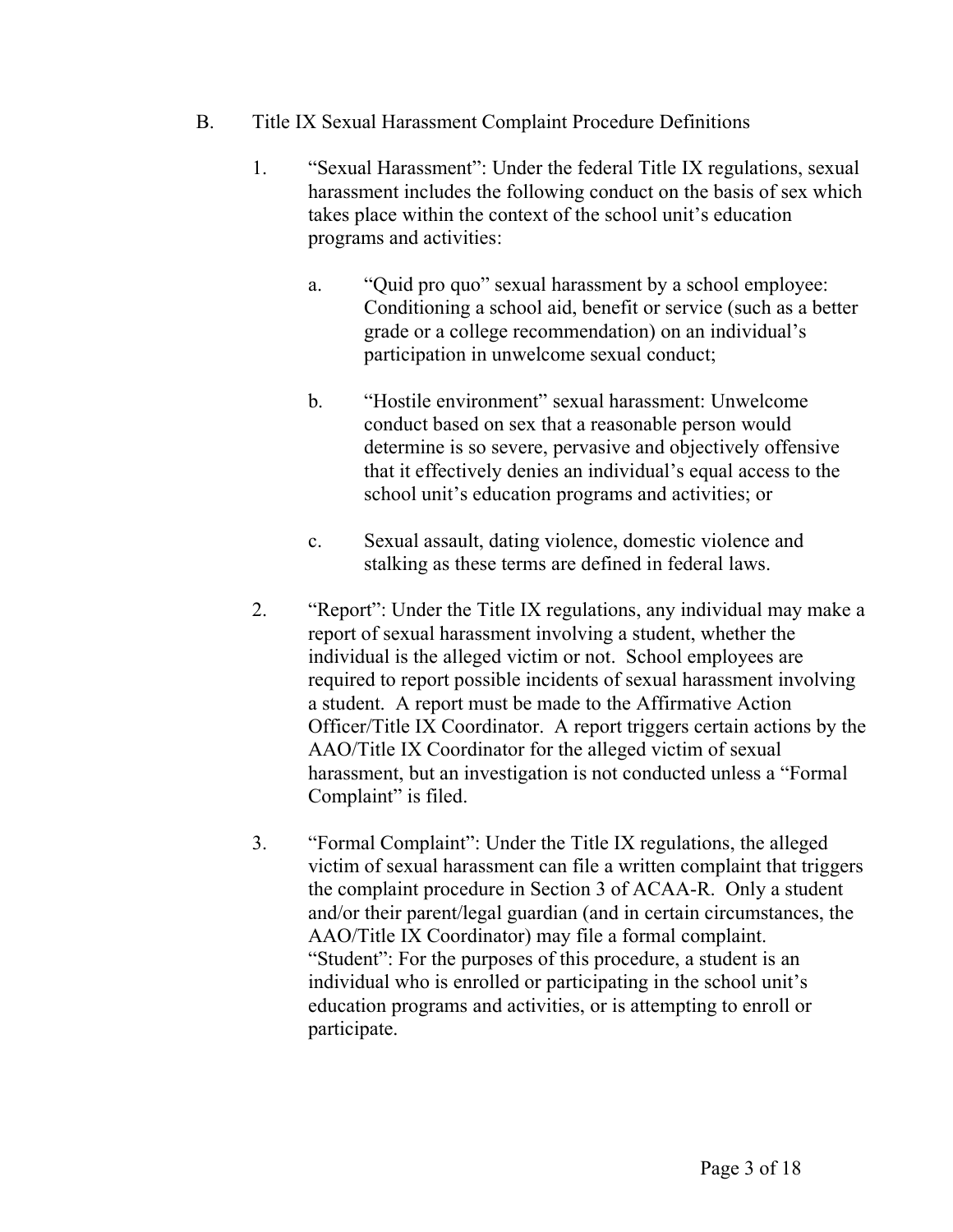# II. DISCRIMINATION/HARASSMENT COMPLAINT PROCEDURE

This procedure should be used for any complaint of unlawful harassment or discrimination complaint based on a protected category which does not involve Title IX sexual harassment (which is addressed in Section 3).

- A. How to Make A Complaint
	- 1. School employees are required to promptly make a report to the AAO/Title IX Coordinator if they have reason to believe that a student has been discriminated against or harassed.
	- 2. Students (and others) who believe that they, or another student has been harassed or discriminated against should report their concern promptly to the AAO/Title IX Coordinator.
	- 3. The individual making the report must provide basic information in writing concerning the allegation of harassment or discrimination (i.e., date, time, location, individual(s) who allegedly engaged in harassment or discrimination, description of allegation) to the AAO/Title IX Coordinator.
	- 4. If an individual is unsure as to whether unlawful discrimination or harassment has occurred, or who need assistance in preparing a written complaint, they are encouraged to discuss the matter with the AAO/Title IX Coordinator.
	- 5. Individuals will not be retaliated against for reporting suspected discrimination or harassment, or for participating in an investigation. Retaliation is illegal under federal and state nondiscrimination laws, and any retaliation will result in disciplinary action, up to and including discharge for employees, and expulsion for students.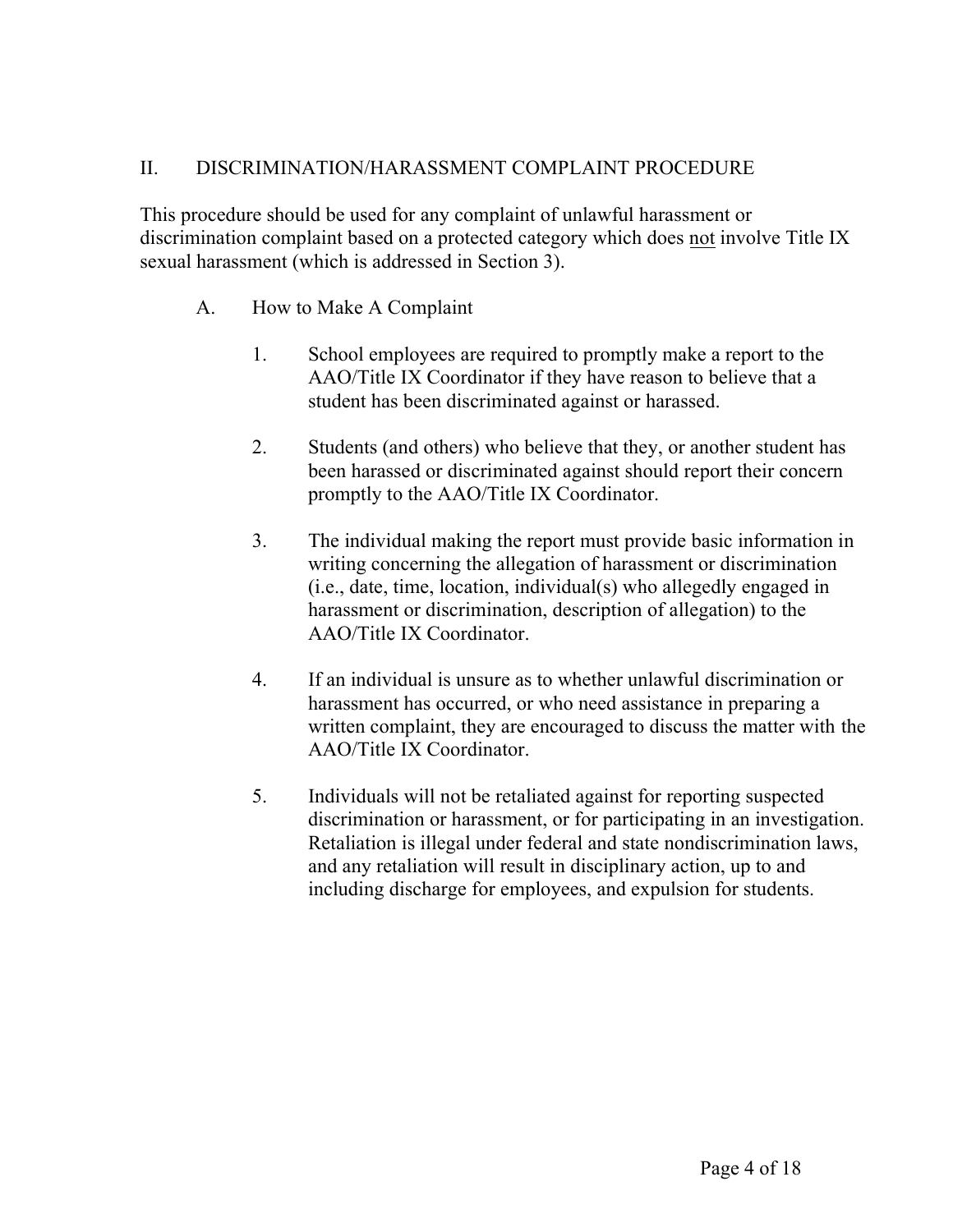- 6. Individuals are encouraged to utilize the school unit's complaint procedure. However, individuals are hereby notified that they also have the right to report incidents of discrimination or harassment to the Maine Human Rights Commission, 51 State House Station, Augusta, Maine 04333 (telephone: 207-624-6290) and/or to the federal Office for Civil Rights, U.S. Department of Education, 5 Post Office Square, 8<sup>th</sup> Floor, Boston, MA 02109-3921 (telephone: 617-289-0111).
- B. Complaint Handling and Investigation
	- 1. The AAO/Title IX Coordinator will promptly inform the Superintendent and the person who is the subject of the complaint (respondent) that a complaint has been received.
	- 2. The AAO/Title IX Coordinator may pursue an informal resolution of the complaint with the agreement of the parties involved. Any party to the complaint may decide to end the informal resolution process and pursue the formal process at any point. Any informal resolution is subject to the approval of the parties and the Superintendent, who shall consider whether the resolution is in the best interest of the school unit and the parties in light of the particular circumstances and applicable policies and laws.
	- 3. The AAO/Title IX Coordinator may implement supportive measures to a student to reduce the risk of further discrimination or harassment to a student while an investigation is pending. Examples of supportive measures include, but are not limited to, ordering no contact between the individuals involved or changing classes.
	- 4. The complaint will be investigated by a trained internal or external individual designated by the Superintendent and the AAO/Title IX Coordinator. Any complaint about an employee who holds a supervisory position shall be investigated by a person who is not subject to that supervisor's authority. Any complaint about the Superintendent should be submitted to the Chair of the Board, who should consult with legal counsel concerning the handling and investigation of the complaint.
	- 5. The investigator shall consult with the AAO/Title IX Coordinator as agreed during the investigation process.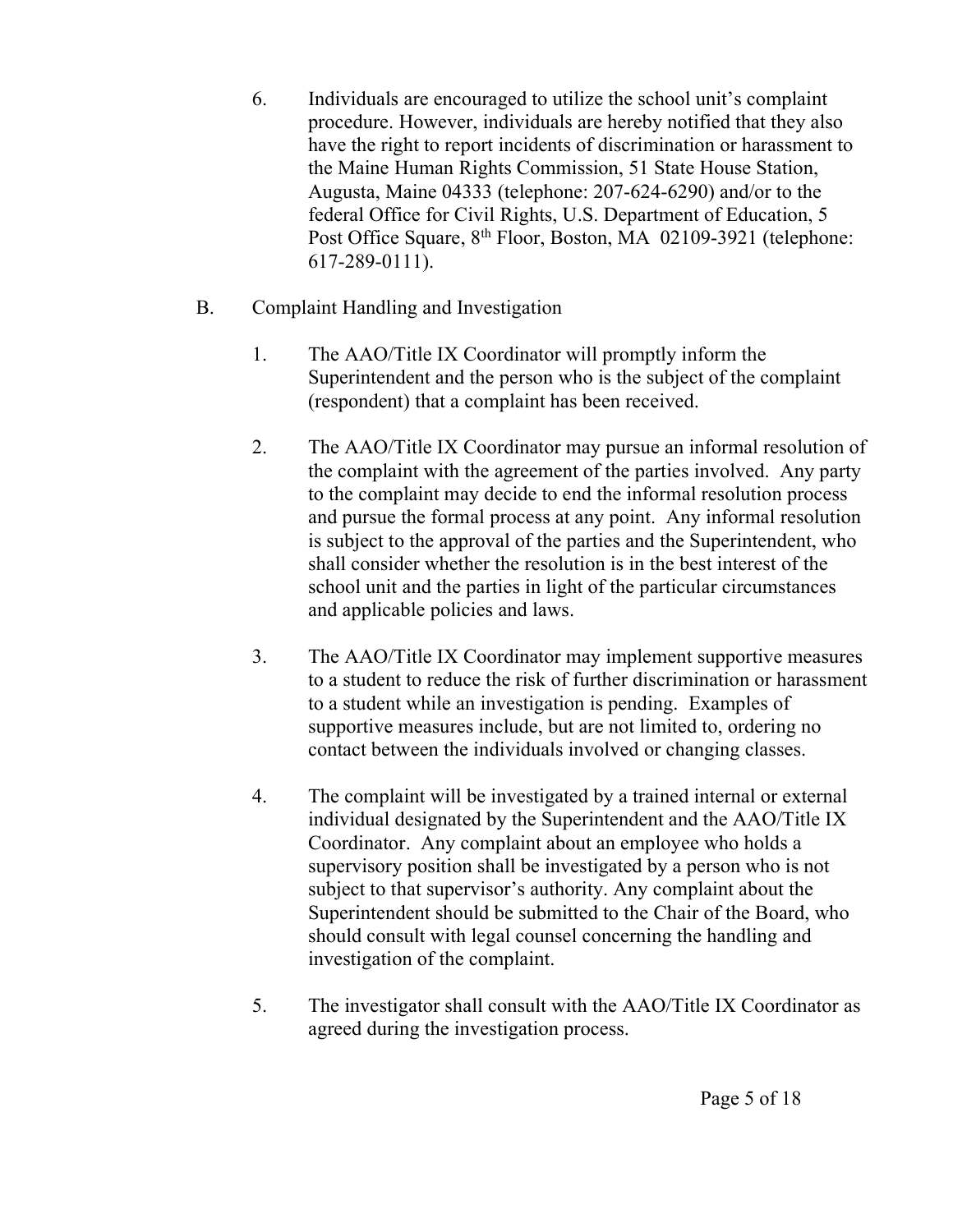- 6. The respondent will be provided with an opportunity to be heard as part of the investigation. The complainant shall not be required to attend meetings with the respondent, but may choose to do so as part of an informal resolution process.
- 7. The complainant and the respondent may suggest witnesses to be interviewed and/or submit materials they believe are relevant to the complaint.
- 8. If the complaint is against an employee of the school unit, any rights conferred under an applicable collective bargaining agreement shall be applied.
- 9. Privacy rights of all parties to the complaint shall be maintained in accordance with applicable state and federal laws.
- 10. The investigation shall be completed within 40 business days of receiving the complaint, if practicable. Reasonable extensions of time for good reason shall be allowed.
- 11. The investigator shall provide a written report and findings to the AAO/Title IX Coordinator.
- C. Findings and Subsequent Actions
	- 1. The AAO/Title IX Coordinator shall consult with the Superintendent concerning the investigation and findings.
	- 2. If there is a finding that discrimination or harassment occurred, the AAO/Title IX Coordinator, in consultation with the Superintendent shall:
		- a. Determine what remedial action, if any, is required to end the discrimination or harassment, remedy its effect and prevent recurrence; and
		- b. Determine what disciplinary action should be taken against the individual(s) who engaged in discrimination or harassment, if any.
	- 3. Inform the complainant and the respondent in writing of the results of the investigation and its resolution (in accordance with applicable state and federal privacy laws).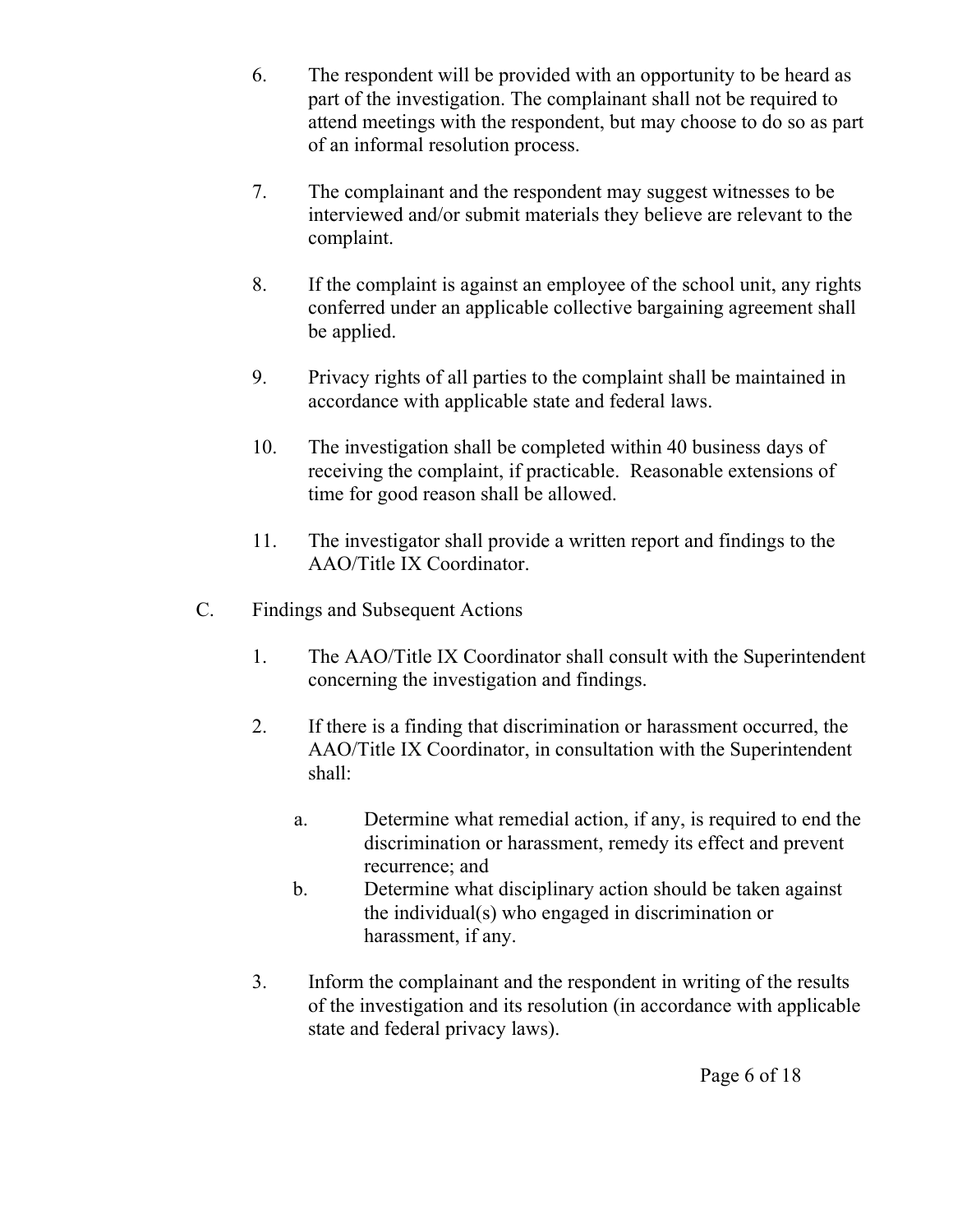# D. Appeals

- 1. After the conclusion of the investigation, the complainant or respondent may seek an appeal of the findings solely on the basis of either: (a) prejudicial procedural error or (b) the discovery of previously unavailable relevant evidence that could significantly impact the outcome.
- 2. Appeals must be submitted in writing to the Superintendent within five business days after receiving notice of the resolution.
- 3. Upon receipt of a valid appeal, the Superintendent shall provide notice to the other party, along with an opportunity to provide a written statement within five business days.
- 4. The Superintendent shall review the available documentation and may conduct further investigation if deemed appropriate.
- 5. The Superintendent's decision on the appeal shall be provided to the parties within 10 business days, if practicable. The Superintendent's decision shall be final.
- E. Records

The AAO/Title IX Coordinator shall keep a written record of the complaint process.

## III. TITLE IX SEXUAL HARASSMENT COMPLAINT PROCEDURE

This section should be used only for complaints of Title IX sexual harassment as defined in Section 1.B.1.

- A. How to Make A Report
	- 1. School employees who have reason to believe that a student has been subjected to sexual harassment is required to promptly make a report to the AAO/Title IX Coordinator.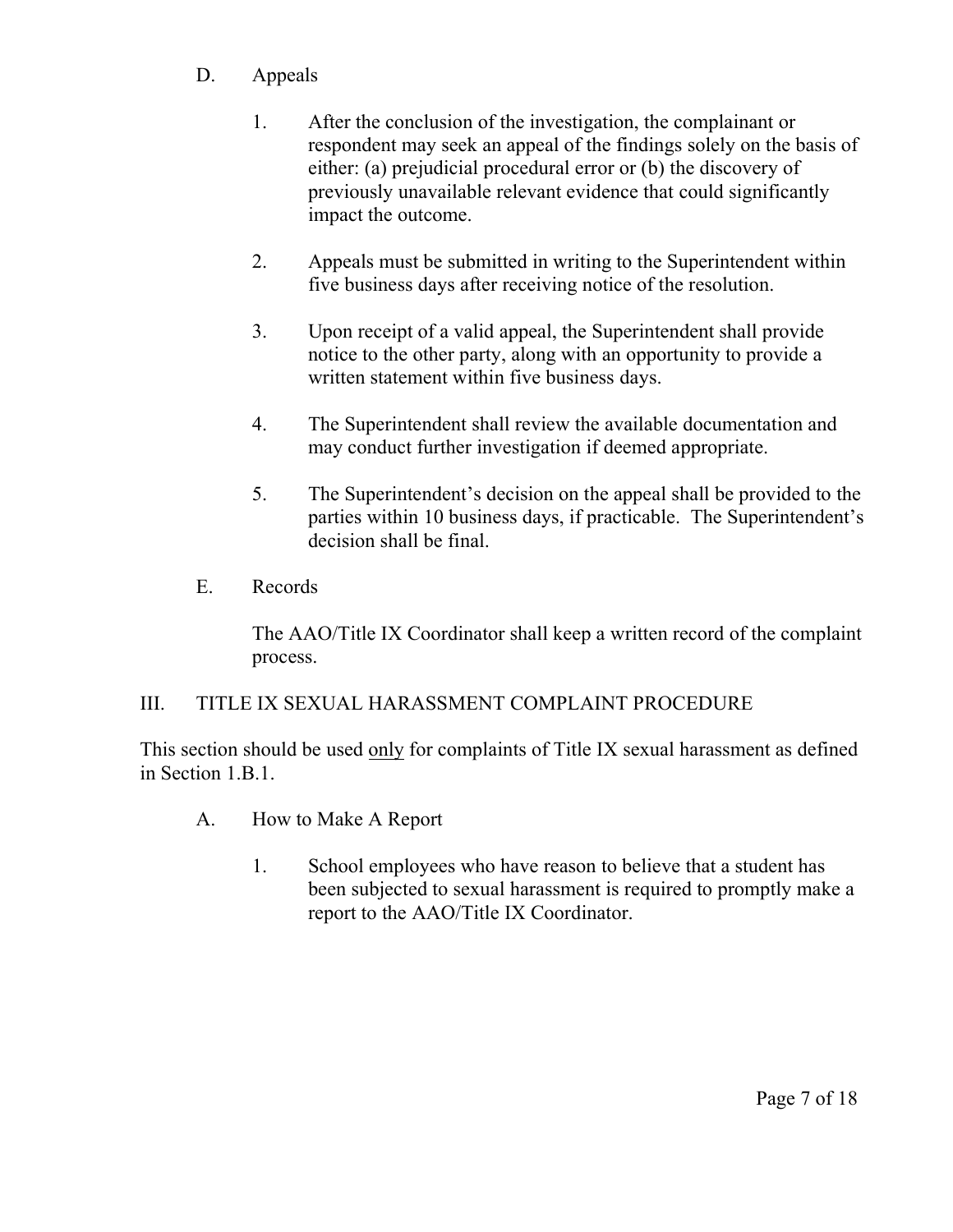- 2. Students, parents/legal guardians or other individuals who believe a student has been sexually harassed are encouraged to make a report to the AAO/Title IX Coordinator.
- 3. If the individual making the report is the alleged victim, or if the alleged victim is identified by the individual making the report, the AAO/Title IX Coordinator will meet with the alleged victim to discuss supportive measures that may be appropriate in the particular circumstances and explain the process for filing a formal complaint.
	- a. Supportive measures are individualized measures designed to ensure the student can continue to access educational programs and activities (such as requiring no contact between individuals or changing classes).
	- b. Supportive measures may be continued even if the alleged victim chooses not to file a formal complaint, if appropriate under the particular circumstances.
- 4. The school unit cannot provide an informal resolution process for resolving a report unless a formal complaint is filed.
- 5. Individuals will not be retaliated against for reporting sexual harassment, or for participating in an investigation. Retaliation is illegal under federal and state nondiscrimination laws, and any retaliation will result in disciplinary actions, up to and including discharge for employees, or expulsion for students.
- 6. Any student (or their parent/legal guardian) who believes they have been the victim of sexual harassment is encouraged to utilize the school unit's complaint procedure. However, students (and their parents/legal guardians) are hereby notified that they also have the right to report sexual harassment to the Maine Human Rights Commission, 51 State House Station, Augusta, Maine 04333 (telephone: 207-624-6290) and/or to the federal Office for Civil Rights, U.S. Department of Education, 5 Post Office Square, 8<sup>th</sup> Floor, Boston, MA 02109-3921 (telephone: 617-289-0111).
- 7. The Superintendent shall be informed of all reports and formal complaints of sexual harassment.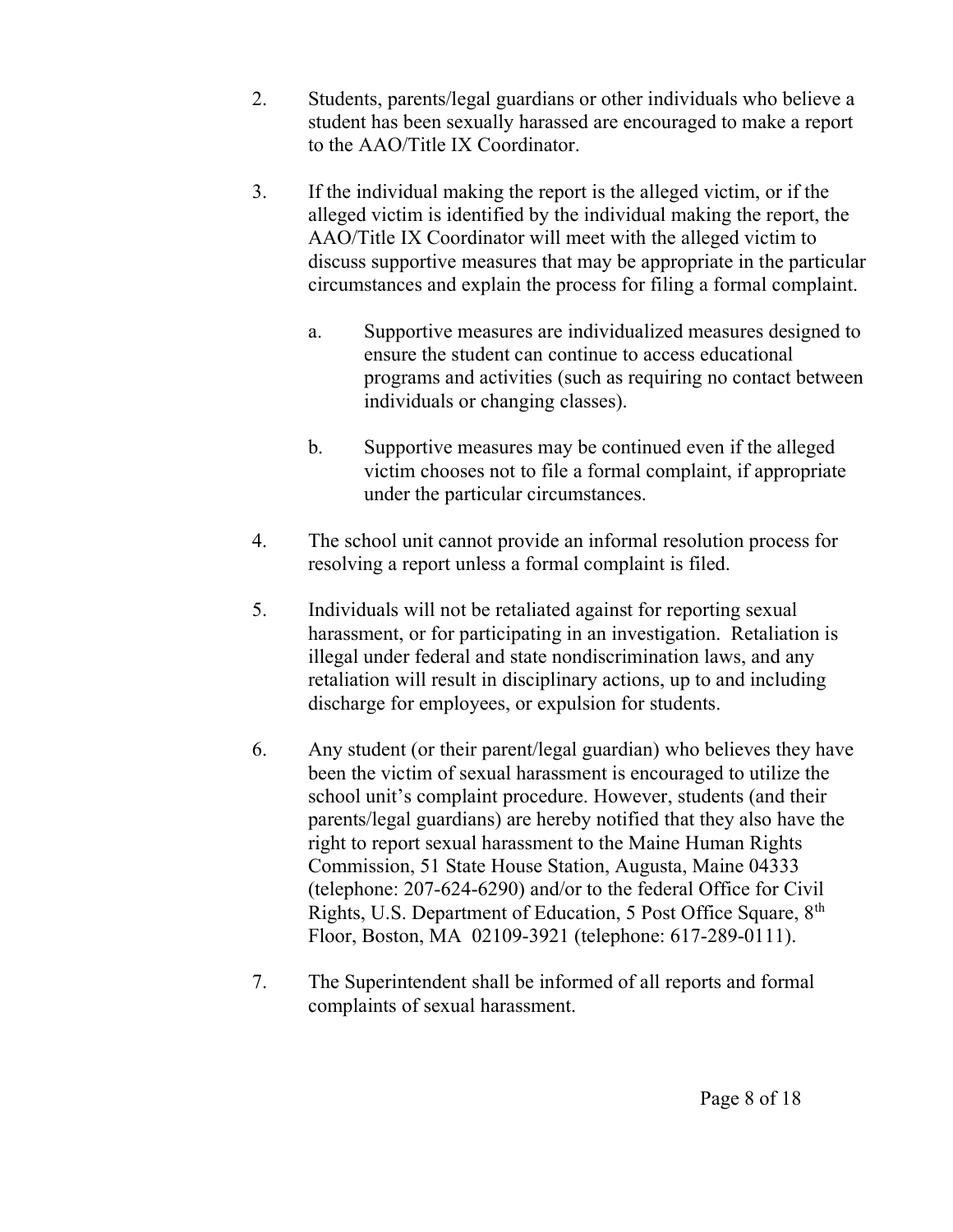- B. How to Make A Formal Complaint
	- 1. An alleged student victim and/or their parent/legal guardian may file a formal written complaint requesting investigation of alleged Title IX sexual harassment. The written complaint must include basic information concerning the allegation of sexual harassment (i.e., date, time, location, individual(s) who allegedly engaged in sexual harassment, description of allegation).

Students who need assistance in preparing a formal written complaint, are encouraged to consult with the AAO/Title IX Coordinator.

- 2. In certain circumstances, the AAO/Title IX Coordinator may file a formal complaint even when the alleged victim chooses not to. Examples include if the respondent (person alleged to have engaged in sexual harassment) has been found responsible for previous sexual harassment or there is a safety threat within the school unit). In such cases, the alleged victim is not a party to the case, but will receive notices as required by the Title IX regulations at specific points in the complaint process.
- 3. In accordance with the Title IX regulations, the AAO/Title IX Coordinator must dismiss a formal complaint under this Title IX procedure if: a) the conduct alleged in the formal complaint does not constitute sexual harassment under the Title IX regulations and this policy; or b) if the conduct alleged did not occur within the scope of the school unit's education programs and activities, or c) did not occur in the United States.
- 4. In accordance with the Title IX regulations, the AAO/Title IX Coordinator may dismiss a formal complaint under this Title IX procedure if: a) a complainant withdraws the formal complaint, or withdraws particular allegations within the complaint; b) the respondent is no longer employed by or enrolled in the school unit; or c) there are specific circumstances that prevent the school unit from gathering evidence sufficient to reach a determination regarding the formal complaint. However, if the conduct potentially violates other policies or laws, it may be addressed through the applicable Board policy/procedure.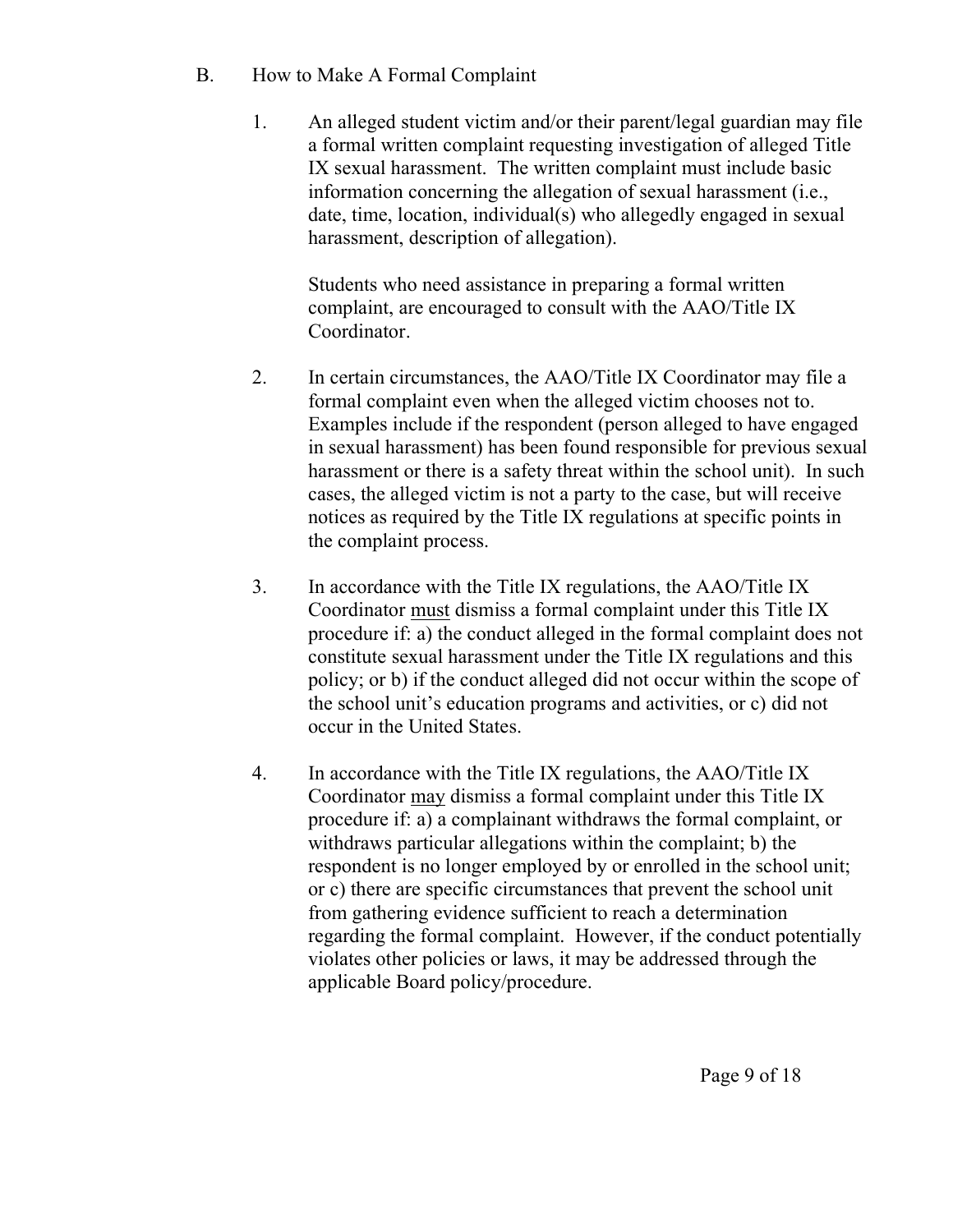- 5. If a formal complaint is dismissed under this Title IX procedure, the AAO/Title IX Coordinator will promptly and simultaneously send written notices to the parties explaining the reasons. Parties have the opportunity to appeal dismissals in accordance with subsection I below.
- 6. If the conduct alleged in a formal complaint potentially violates other laws, Board policies and/or professional expectations, the school unit may address the conduct under Section 2 or another applicable Board policy/procedure.
- C. Emergency Removal or Administrative Leave

The Superintendent may remove a student from education programs and activities on an emergency basis, or place an employee on administrative leave during the complaint procedure:

- 1. If there is a determination (following an individualized safety and risk analysis) that there is an immediate threat to the physical health or safety of an individual arising from the allegations of sexual harassment. Examples of such circumstances might include, but are not limited to, a continued threat of violence against a complainant by a respondent, or a respondent's threat of self-harm due to the allegations.
- 2. The respondent (and in the case of a student, their parent/legal guardian will be provided notice of the emergency removal or administrative leave, and will be provided an opportunity to challenge the decision following the removal (this is an opportunity to be heard, not a hearing). The respondent has the burden to demonstrate why the emergency removal or administrative leave was unreasonable.
- 3. Any such decision shall be made in compliance with any applicable disability laws, including the Individuals with Disabilities Education Act, Section 504 of the Rehabilitation Act and the Americans with Disabilities Act.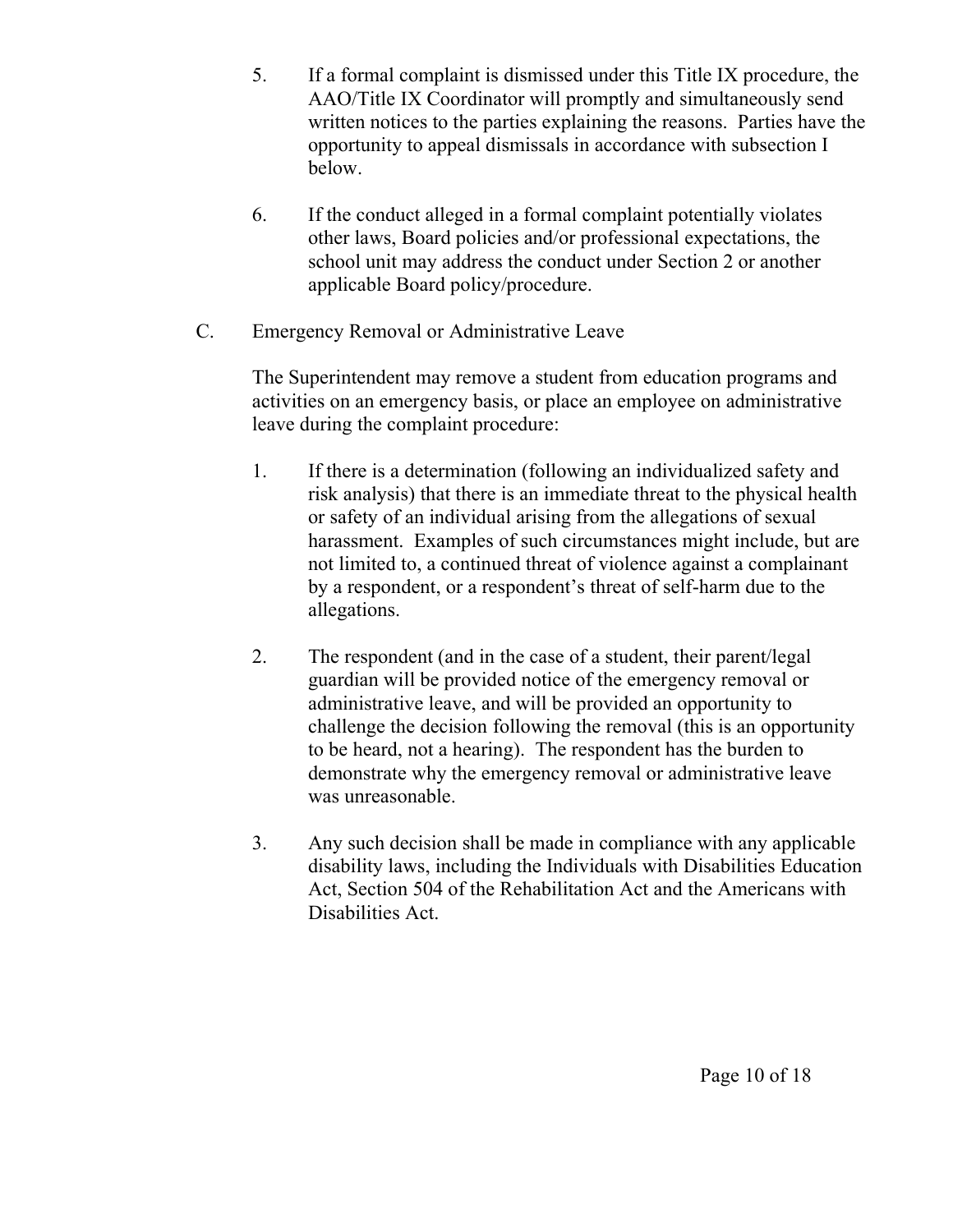- D. Notice to Parties of Formal Complaint
	- 1. The Title IX Coordinator will provide to the parties written notice of the formal complaint and allegations of sexual harassment potentially constituting prohibited conduct under the Title IX regulations and this procedure. The notice shall include:
		- Notice regarding the complaint procedure and the availability of an informal resolution process;
		- Sufficient details known at the time (including identities of parties, if known; the conduct alleged; and the date and location of the alleged incident, if known), with sufficient time to prepare before any initial interview (not less than five business days);
		- As required by the Title IX regulations, a statement that the respondent is presumed not responsible for the alleged conduct and that a determination of responsibility will be made at the conclusion of the complaint); and that the parties may inspect and review evidence;
		- Notice that the parties may each have an advisor of their choice (who may be an attorney), and that the parties may inspect and review evidence;
		- Notice that knowingly making false statements or submitting false information during the complaint process is prohibited and may result in disciplinary action;
		- Notice of the name of the investigator, with sufficient time (no less than three business days) to raise concerns of conflict of interest or bias.
	- 2. If additional allegations become known at a later time, notice of the additional allegations will be provided to the parties.
	- 3. The AAO/Title IX Coordinator will discuss supportive measures with each party and implement such measures as appropriate.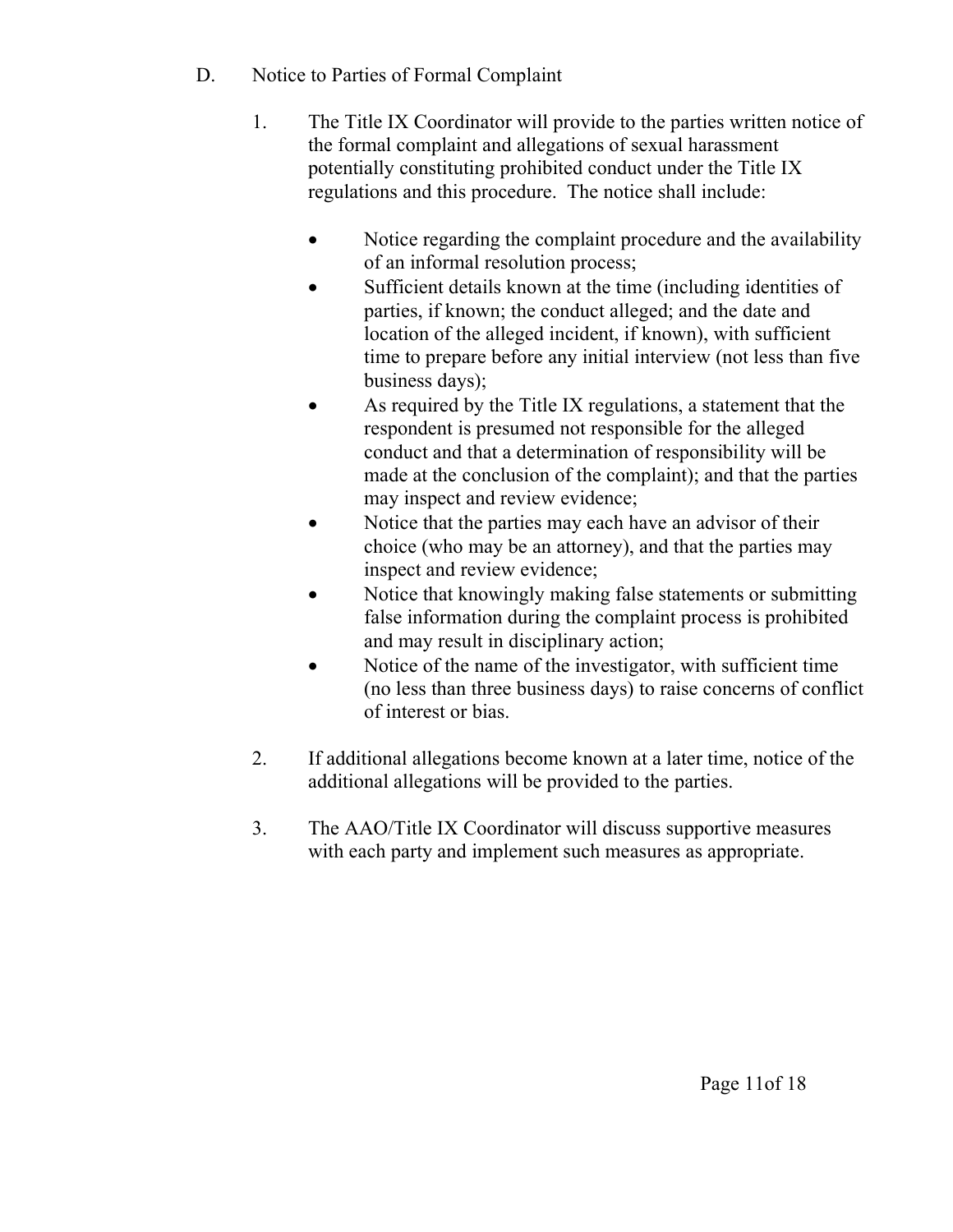# E. Informal Resolution Process

After a formal complaint has been filed, and if the AAO/Title IX Coordinator believes the circumstances are appropriate, the AAO/Title IX Coordinator may offer the parties the opportunity to participate in an informal resolution process to resolve the complaint without completing the investigation and determination process. Informal resolutions cannot be used to resolve a formal complaint where a student is the complainant and the respondent is an employee.

Informal resolutions can take many forms, depending on the particular case. Examples include, but are not limited to, facilitated discussions between the parties; restorative justice; acknowledgment of responsibility by a respondent; apologies; disciplinary actions against a respondent or a requirement to engage in specific services; or supportive measures. Both parties must voluntarily agree in writing to participate in an informal resolution process, and either party can withdraw from the process at any time. The Superintendent must agree to the terms of any informal resolution reached between the parties. If an informal resolution agreement is reached, it must be signed by both parties and the school unit. Any such signed agreement is final and binding according to its terms.

If an informal resolution process does not resolve the formal complaint, nothing from the informal resolution process may be considered as evidence in the subsequent investigation or determination.

- F. Investigation
	- 1. The complaint will be investigated by a trained internal or external individual designated by the Superintendent and AAO/Title IX Coordinator. Any complaint about an employee who holds a supervisory position shall be investigated by a person who is not subject to that supervisor's authority. Any complaint about the Superintendent should be submitted to the Chair of the Board, who should consult with legal counsel concerning the handling and investigation of the complaint.
	- 2. The investigator shall consult with the AAO/Title IX Coordinator as agreed during the investigation process.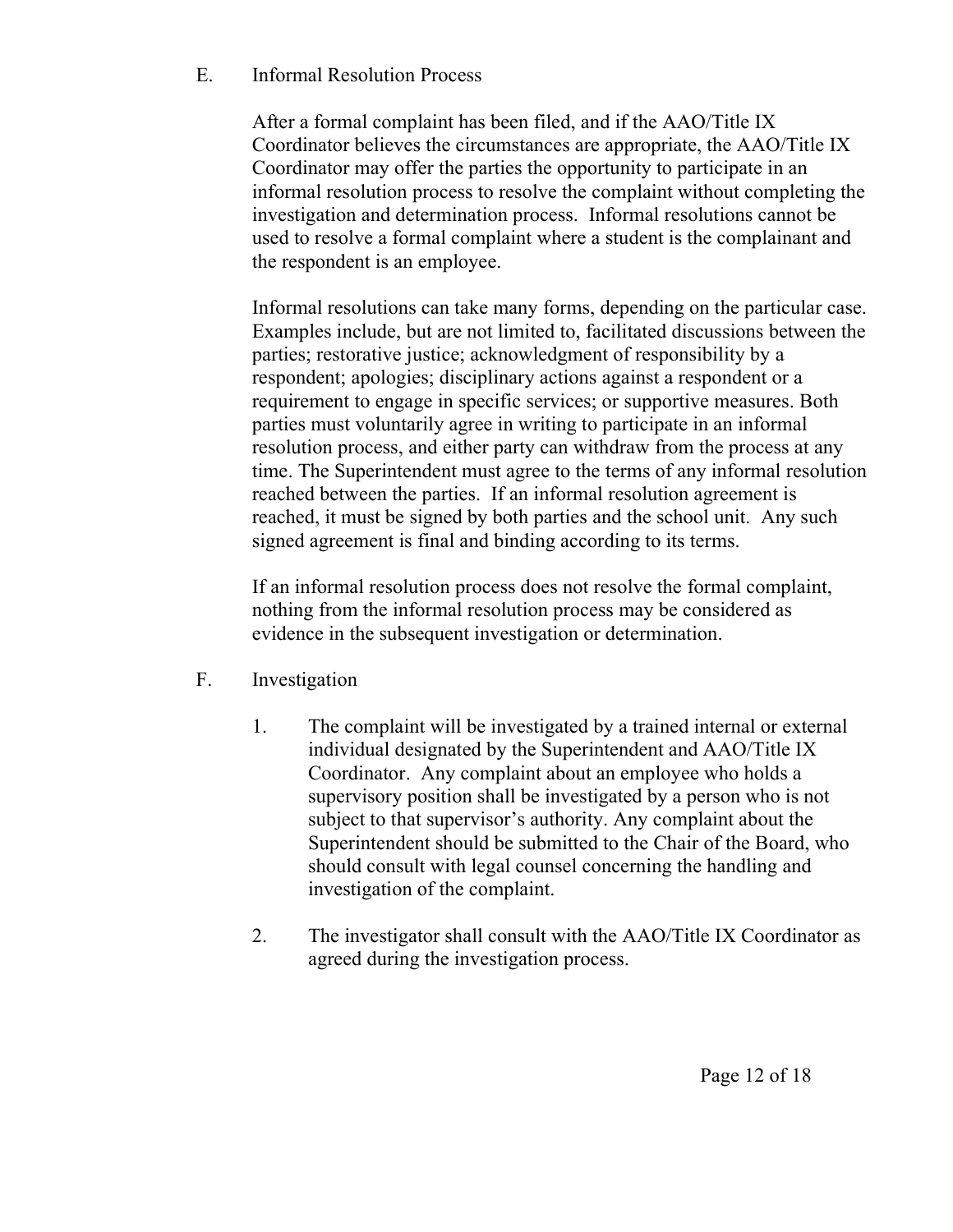- 3. If the complaint is against an employee of the school unit, rights conferred under an applicable collective bargaining agreement shall be applied, to the extent they do not conflict with the Title IX regulatory requirements.
- 4. Privacy rights of all parties to the complaint shall be maintained in accordance with applicable state and federal laws.
- 5. The investigator will:
	- a. Meet with each party after they have received appropriate notice of any meeting and its purpose, with sufficient time to prepare.
	- b. Allow parties to have their advisor at all meetings related to the complaint, although advisors may not speak on behalf of a party or interfere with the process.
	- c. Allow parties a reasonable opportunity to identify witnesses and submit favorable and unfavorable evidence.
	- d. Interview witnesses and conduct such other activities that will assist in ascertaining facts (site visits, review of documents, etc.).
	- e. Consider evidence that is relevant and directly related to the allegations in the formal complaint.
	- f. During the course of the investigation, provide both parties with an equal opportunity to inspect and review any evidence that is obtained in the investigation that is directly related to the allegations in the formal complaint (including evidence which the school unit does not intend to rely upon in reaching a determination of responsibility), and favorable and unfavorable evidence.
	- g. Prior to completion of the investigation report, provide each party and advisor (if any) the evidence subject to inspection and review, and provide the parties with ten business days to submit a written response.
	- h. Consider the parties' written responses to the evidence prior to completing the investigation report.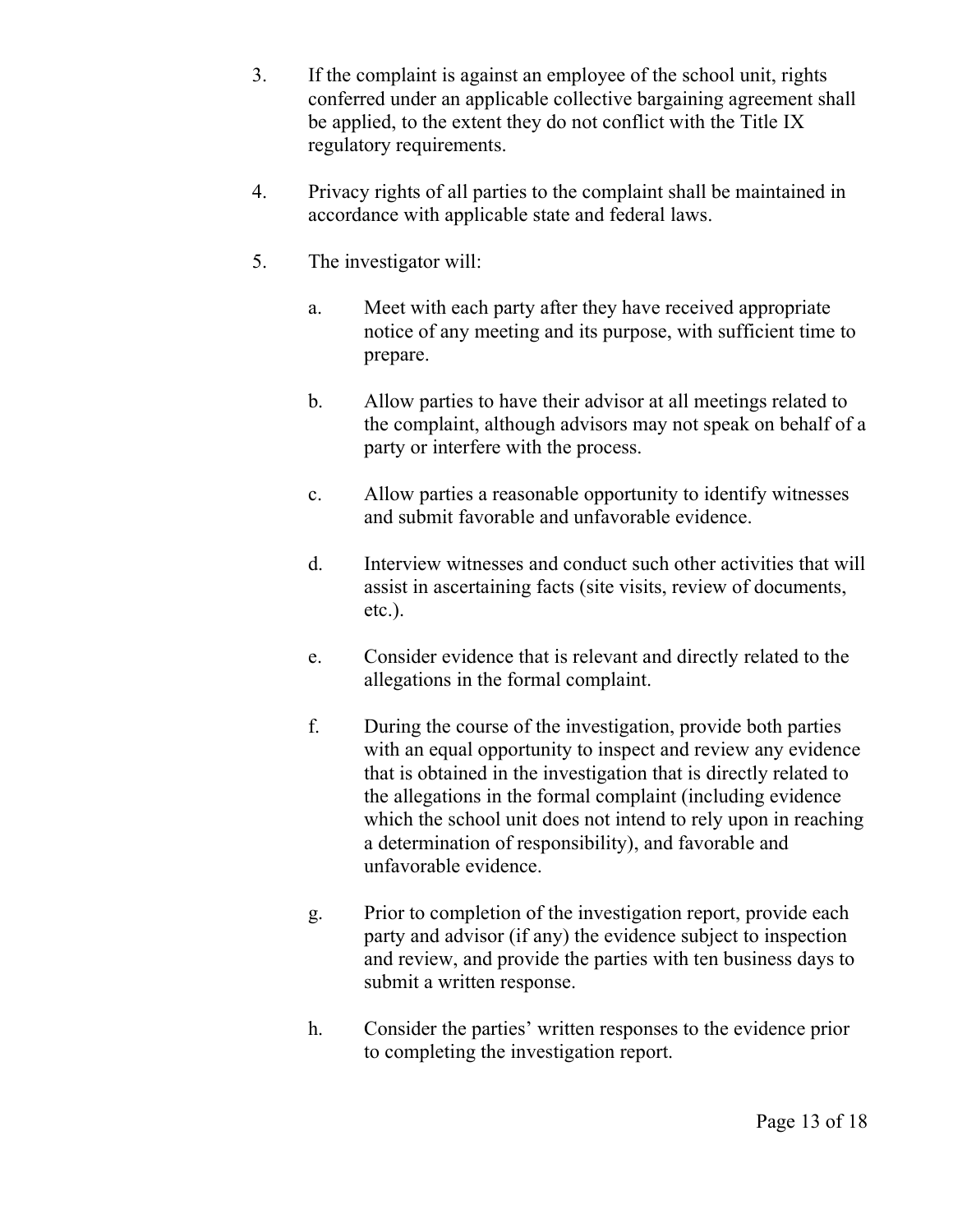- i. Create an investigative report that fairly summarizes relevant evidence and send the report to the parties and advisors (if any), for their review and written responses within ten business days of receipt.
- j. After receipt of the parties' written responses (if any), forward the investigation report and party responses to the assigned decision maker.
- 6. The investigation shall be concluded within 40 business days if practicable. Reasonable extension of time for good reason shall be allowed.
- G. Determination of Responsibility
	- 1. The decision maker shall provide the parties with the opportunity to submit written, relevant questions that the party wants asked of another party or witness within five business days of when the decision maker received the investigation report and party responses.
		- a. The decision maker shall explain to a party proposing questions if the decision maker excludes a question as not relevant.
	- 2. Each party shall be provided the opportunity to review the responses of another party and/or witness, and to ask limited written follow-up questions within five business days of receiving the answers.
	- 3. Each party will receive a copy of the responses to any follow-up questions.
	- 4. The decision maker shall review the investigation report, the parties' responses and other relevant materials, applying the preponderance of the evidence standard ("more likely than not").
	- 5. The decision maker shall issue a written determination, which shall include the following:
		- a. Identification of all the allegations potentially constituting sexual harassment as defined in the Title IX regulations and this policy;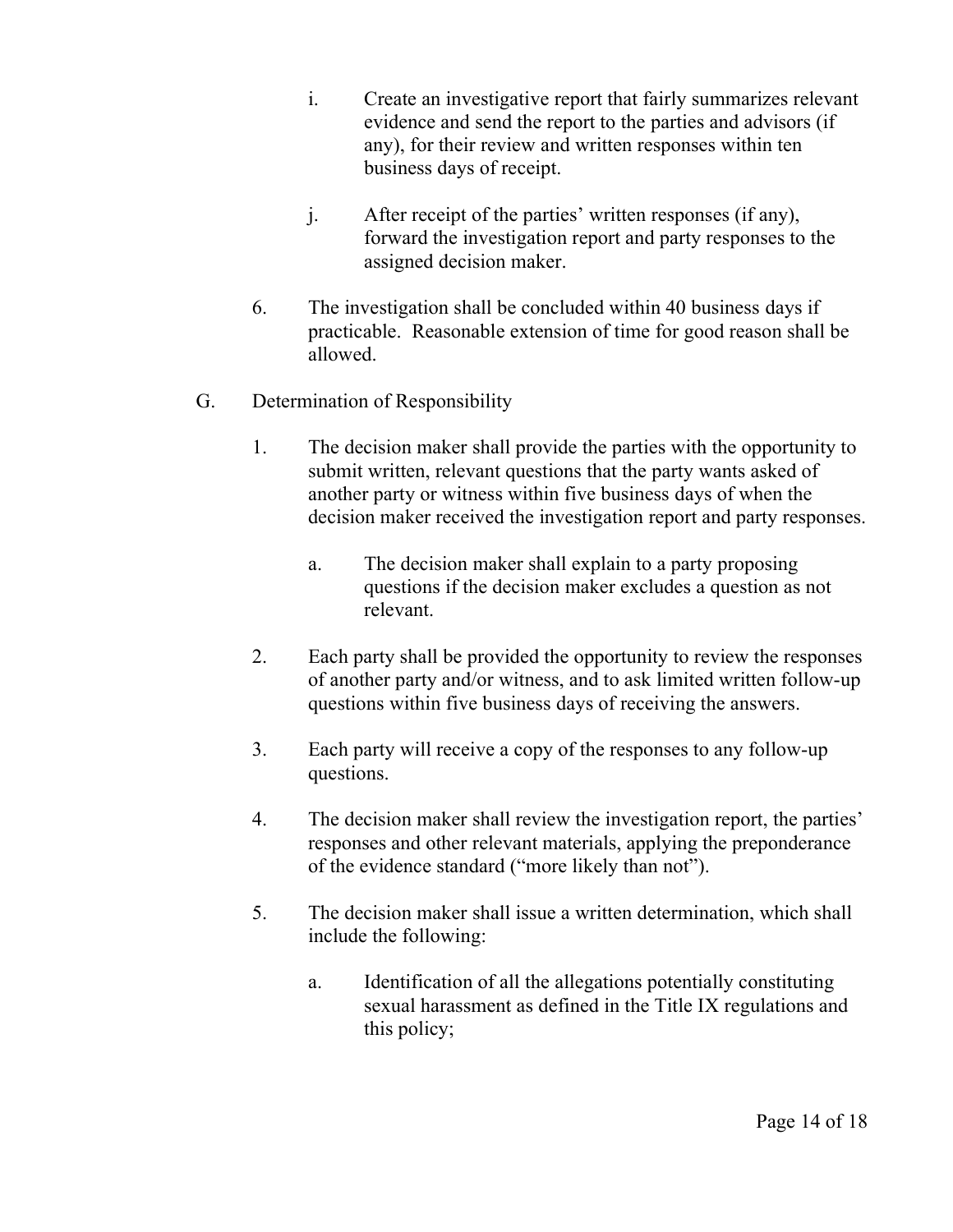- b. A description of the procedural steps taken from receipt of the formal complaint through the determination, including notifications to the parties, interviews with parties and witnesses, site visits, methods used to gather other evidence, and meetings held;
- c. A determination regarding responsibility as to each allegation and findings of fact supporting the determinations;
- d. A statement of, and rationale for, the result as to each allegation, including a determination regarding responsibility, any disciplinary sanctions the school unit imposes on the respondent, and whether remedies designed to restore or preserve equal access to the school unit's programs and activities will be provided to the complainant;
- e. The school unit's appeal procedure and permissible bases for the parties to appeal the determination.
- 6. The written determination shall be provided to the parties simultaneously. The determination concerning responsibility becomes final either on the date that the school unit provides the parties with the written determination of the results of the appeal, if an appeal is filed, or if an appeal is not filed, the date on which the appeal would no longer be considered timely.
- H. Remedies, Discipline and Other Actions
	- 1. Remedies

Remedies are measures used to ensure that the complainant has equal access to the school unit's education programs and activities following the decision maker's determination. Such remedies may include supportive measures, and may include other appropriate measures, depending upon the determination and the needs of the complainant. The Title IX Coordinator is responsible for implementing remedies and providing any needed assistance to the Complainant.

2. Discipline and Other Actions - Students

The following are of the types of discipline and other actions that may be imposed on a student when there is a determination that they are responsible for one or more violations involving sexual harassment: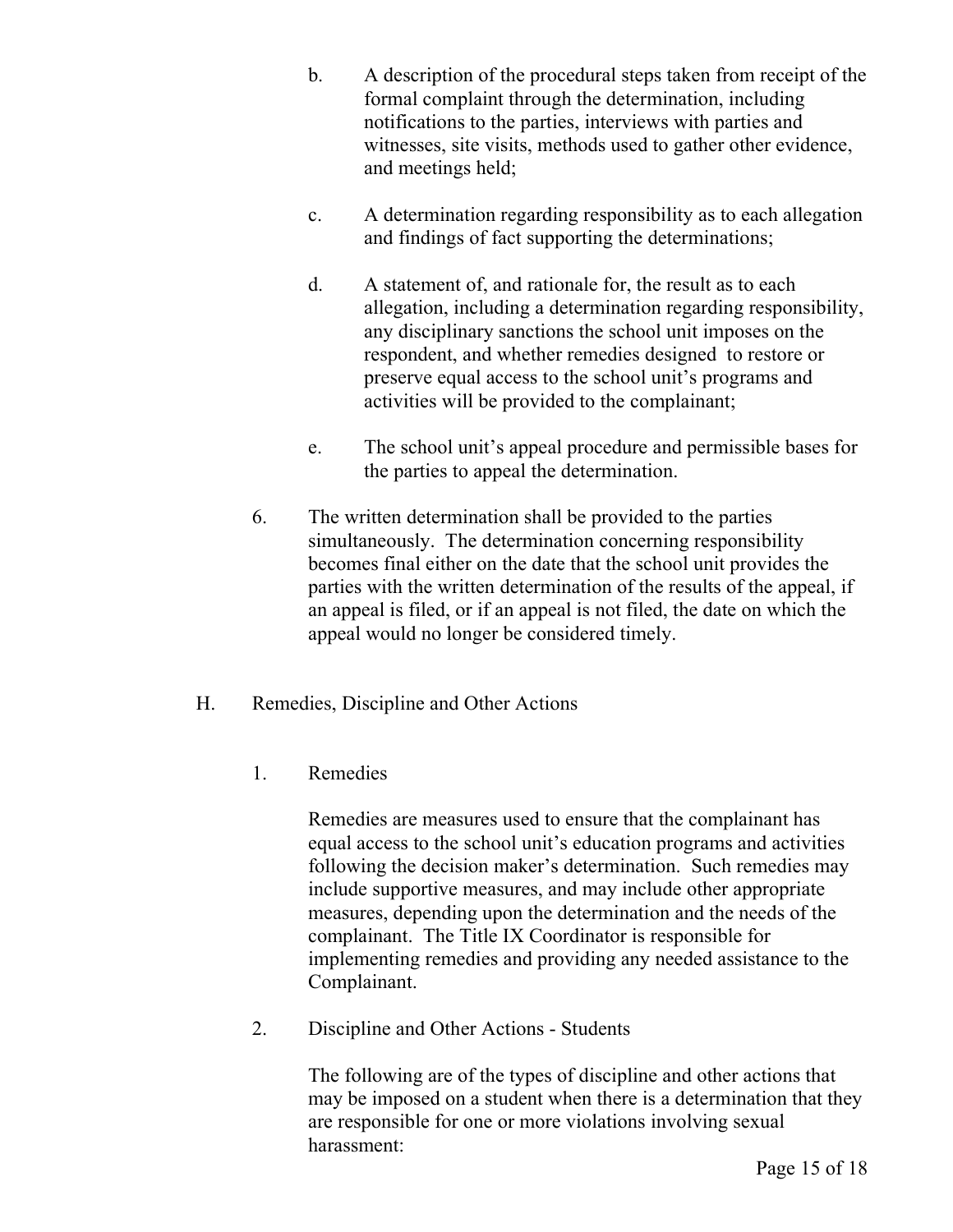- In or out of school suspension.
- Expulsion.
- Restorative justice.
- Requirement to engage in education or counseling program.
- 3. Discipline and Other Actions Employees

The following are examples of the types of disciplinary actions that may be imposed on an employee when there is a determination that they are responsible for one or more violations involving sexual harassment:

- Written warning.
- Probation.
- Demotion.
- Suspension without pay.
- Discharge.

The following are examples of other types of actions that may be imposed on an employee when there is a determination of responsibility:

- Performance improvement plan.
- Counseling.
- Training.
- Loss of leadership/stipend position.
- I. Appeals

The parties have the opportunity to appeal a determination regarding responsibility, and from dismissals of formal complaints. Under the Title IX regulations, appeals are allowed on the following grounds:

- 1. A procedural irregularity that affected the outcome of the matter;
- 2. New evidence that was not reasonably available at the time the determination regarding responsibility or dismissal of the formal complaint was made, that could affect the outcome of the matter; or
- 3. The Title IX Coordinator, investigator, or decision maker had a conflict of interest or bias for or against complainants or respondents generally, or the individual complainant or respondent that affected the outcome of the matter.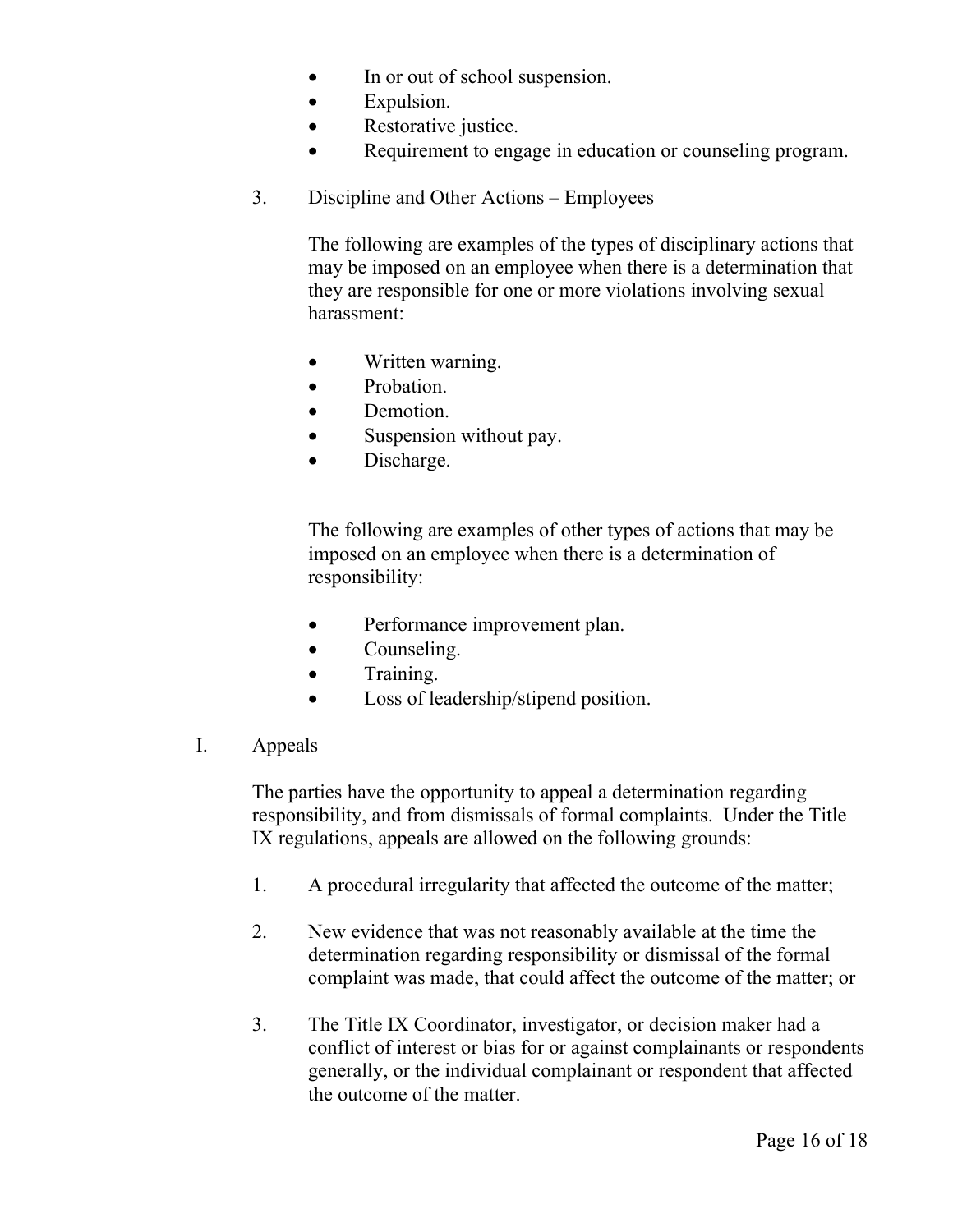An appeal must be filed in writing within five business days of receiving the determination, stating the grounds for the appeal and including any relevant documentation in support of the appeal. Appeals submitted after this deadline are not timely and shall not be considered.

- 1. Appeals must be filed with the Superintendent, who will consider the appeal.
- 2. The Superintendent shall notify the other party in writing of the appeal and will allow both parties to submit a written statement in support of, or challenging, the determination of the decision maker.
- 3. The Superintendent shall conduct an impartial review of the appeal, including consideration of the written record of the matter, and may consult with legal counsel or other school unit officials in making their decision.
- 4. The Superintendent shall issue a written decision describing the result of the appeal and rationale for the result, and provide the written decision simultaneously to the parties. The decision will either deny the appeal; grant the appeal and remand to the decision maker for further consideration; or grant the appeal by revising the disciplinary or other action(s).
- J. Records

Records in connection with sexual harassment reports and the complaint process shall be maintained for a minimum of seven years.